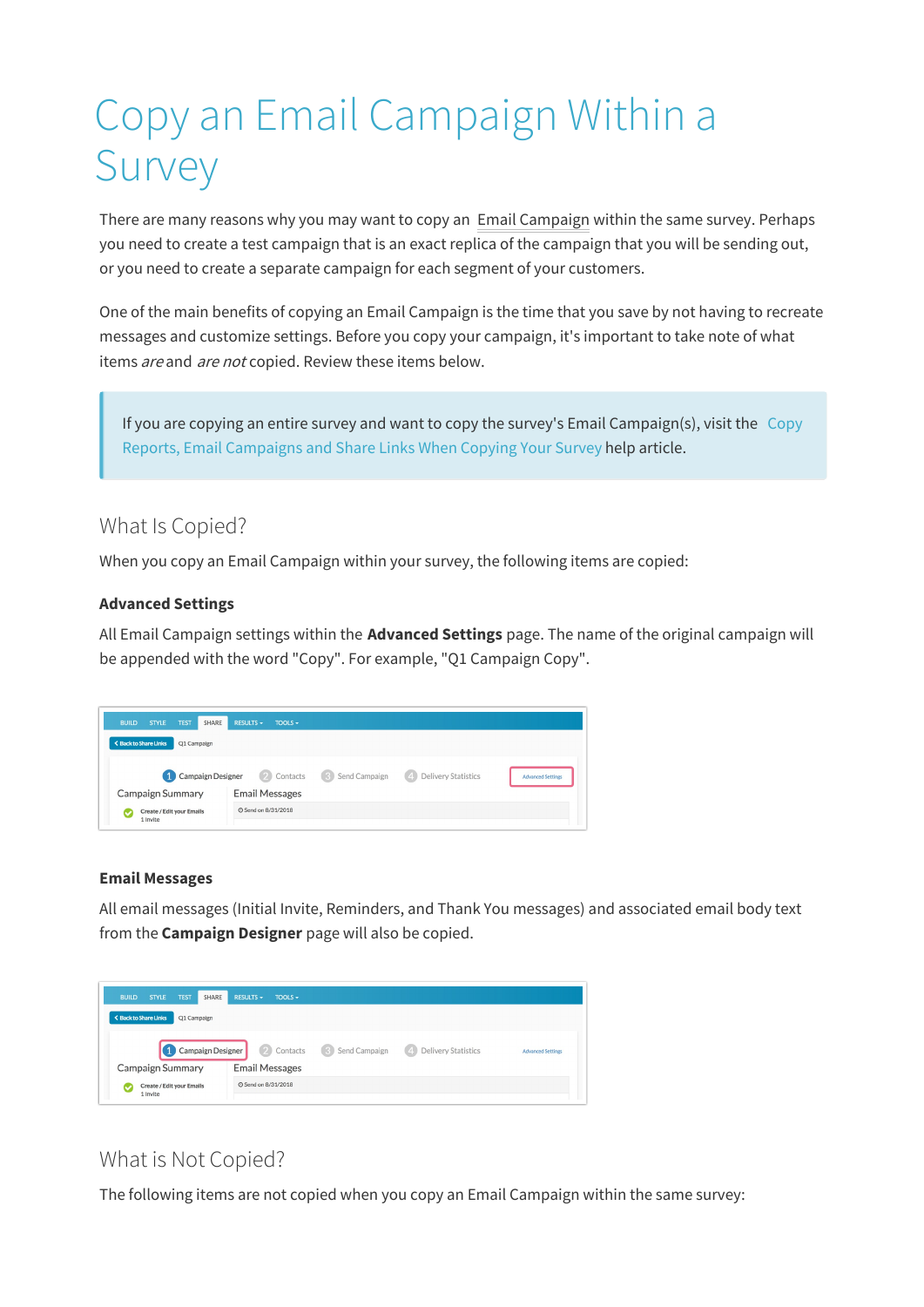#### **Contacts**

Any contacts that you added/uploaded to your original campaign will not be copied. You will need to add/upload contacts to your copied campaign.

#### **Send Schedule**

Any send schedule(s) that you have configured on the original message will not be copied. You will need to re-schedule the messages in your copied campaign.

| <b>Campaign Designer</b>                                      | Send Campaign<br>Contacts                                                                                                                                                                                                                                                                                                                                                                                                           |          | <b>Delivery Statistics</b>                    | <b>Advanced Settings</b> |
|---------------------------------------------------------------|-------------------------------------------------------------------------------------------------------------------------------------------------------------------------------------------------------------------------------------------------------------------------------------------------------------------------------------------------------------------------------------------------------------------------------------|----------|-----------------------------------------------|--------------------------|
| <b>Campaign Summary</b>                                       | <b>Send Campaign</b>                                                                                                                                                                                                                                                                                                                                                                                                                |          |                                               |                          |
| <b>Create / Edit your Emails</b><br>1 Invite                  | Message                                                                                                                                                                                                                                                                                                                                                                                                                             | Pending  | <b>Scheduled For</b>                          | Send/Schedule            |
| <b>Upload your Contact List</b><br><b>0 Contacts Uploaded</b> | [account("organization name")] needs your feedback!                                                                                                                                                                                                                                                                                                                                                                                 | O        | 2018-08-31 01:00:00<br><b>Change Schedule</b> | Test                     |
|                                                               | Reminder: [account("organization name")] needs your feedback!                                                                                                                                                                                                                                                                                                                                                                       | $\Omega$ | $+10$ days<br><b>Change Schedule</b>          | Test                     |
|                                                               | <b>Note: Pending Contacts</b><br>Does not include contacts that have already received the message, bounced or unsubscribed contacts, any contacts who have<br>completed the survey, nor any contacts over your plan limit. In the case of plan limits, you may buy credits to send more. Group<br>emails (e.g. sales@company.com) will be will not send unless you are using your own smtp server. Click here for more information. |          |                                               |                          |

## Copy Your Email Campaign

Follow these steps to copy your Email Campaign.

- **1.** Navigate to your survey's **Share** tab and scroll to the bottom of the page where you will see a section titled **Source Tracking**. Here, you will find a list of already created distribution methods (including Email Campaigns).
- **2.** Locate the Email Campaign that you want to copy and click the copy icon associated with it (this looks like two pieces of paper). Note: If you foresee needing to copy Email Campaigns, giving your campaigns meaningful titles will make tracking them down easier.

| <b>Create New Tracking Link</b> | <b>Close Survey</b>     |                                                                     |                                                    |                                                | Search<br>$\alpha$  |
|---------------------------------|-------------------------|---------------------------------------------------------------------|----------------------------------------------------|------------------------------------------------|---------------------|
| Pay for Responses               |                         | On-site/Offline                                                     | On Your Website                                    | Email & Social                                 |                     |
| <b>Third-Party Panels</b>       |                         | Download for Offline Use<br>Print a OR Code<br>Launch in Kiosk Mode | <b>Embedded Survey</b><br>Website Intercept Survey | Send an Email Campaign<br>Post on Social Media |                     |
| <b>Source Tracking</b>          |                         |                                                                     |                                                    |                                                | <b>D</b> Restore    |
| Name                            | <b>Status</b><br>Active | Date Created<br>10 Minutes Ago                                      | <b>Responses</b><br>0                              | Link                                           | Edit<br><b>Chix</b> |
| Q1 Campaign                     |                         |                                                                     |                                                    | Share $\vee$                                   | Oh x                |

- **3.** You will automatically navigate to the **Campaign Designer** page of your copied campaign.
	- Your copied campaign will be assigned the title of your original campaign, followed by the word